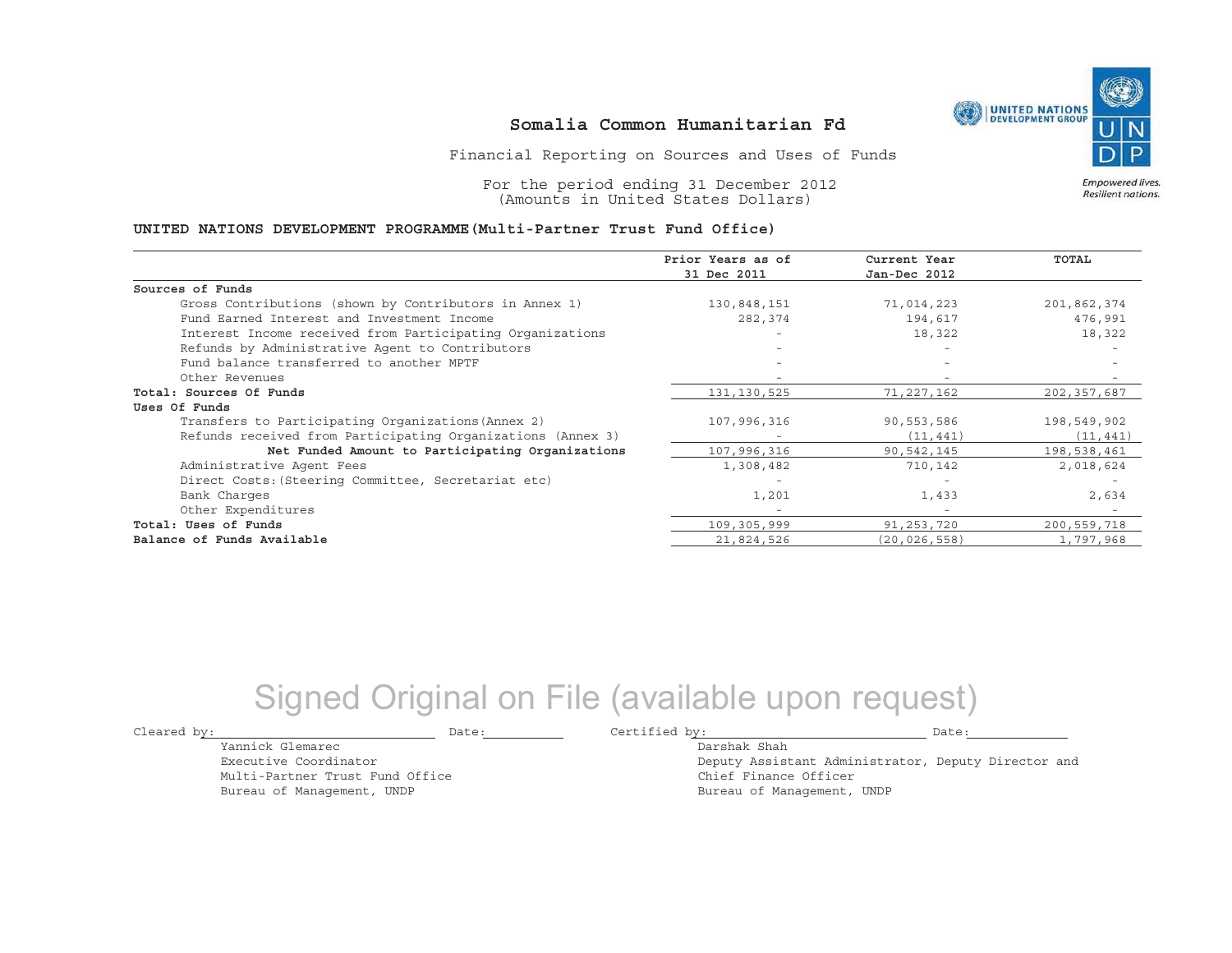

## **Somalia Common Humanitarian Fd**

Financial Reporting on Sources and Uses of Funds

For the period ending 31 December 2012 (Amounts in United States Dollars)

**UNITED NATIONS DEVELOPMENT PROGRAMME(Multi-Partner Trust Fund Office)**

**Annex - 1: Gross Contributions**

|                                | Prior Years as of | Current Year<br>Jan-Dec 2012      | TOTAL        |
|--------------------------------|-------------------|-----------------------------------|--------------|
|                                | 31 Dec 2011       |                                   |              |
| Contributors                   |                   |                                   |              |
| Australian Agency for Int'l De | 3,098,400         | 9,154,900                         | 12,253,300   |
| DEPARTMENT FOR INT'L DEVELOPME | 38,748,523        | 25,086,400                        | 63,834,923   |
| GOVERNMENT OF AZERBAIJAN       | 100,000           | $\hspace{1.0cm} - \hspace{1.0cm}$ | 100,000      |
| GOVERNMENT OF DENMARK          | 15,518,793        | 5,332,480                         | 20,851,273   |
| GOVERNMENT OF FINLAND          | 5,428,200         | 3,990,600                         | 9,418,800    |
| GOVERNMENT OF GERMANY          |                   | 2,529,700                         | 2,529,700    |
| GOVERNMENT OF GUYANA           | 75,000            |                                   | 75,000       |
| GOVERNMENT OF ITALY            | 2,618,000         |                                   | 2,618,000    |
| GOVERNMENT OF NETHERLANDS      | 27,742,657        | 8,500,000                         | 36, 242, 657 |
| GOVERNMENT OF NORWAY           | 17,359,803        | 3,474,032                         | 20,833,835   |
| GOVERNMENT OF POLAND           | 297,921           |                                   | 297,921      |
| IRISH AID                      | 4,695,630         | 4,291,700                         | 8,987,330    |
| PRIVATE SECTOR                 | 10,000            |                                   | 10,000       |
| SWEDISH INT'L DEVELOPMENT COOP | 10,844,650        | 6,852,960                         | 17,697,610   |
| SWISS AGY FOR DEVELOPMENT & CO | 4,310,574         | 1,801,452                         | 6,112,026    |
| Total: Contributions           | 130,848,151       | 71,014,223                        | 201,862,374  |

# Signed Original on File (available upon request)

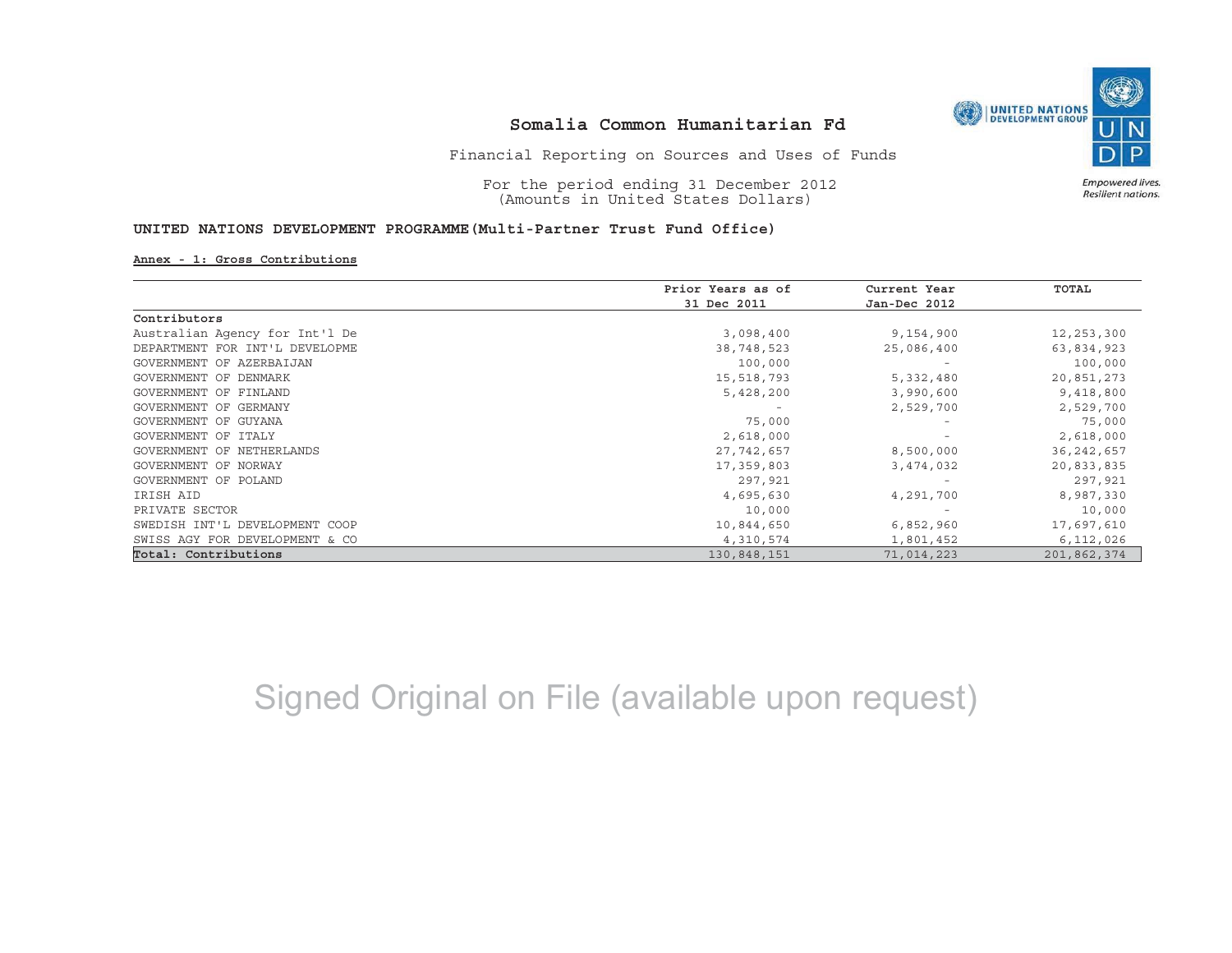

Empowered lives. Resilient nations.

### **Somalia Common Humanitarian Fd**

Financial Reporting on Sources and Uses of Funds

For the period ending 31 December 2012 (Amounts in United States Dollars)

**UNITED NATIONS DEVELOPMENT PROGRAMME(Multi-Partner Trust Fund Office)**

**Annex - 2: Transfers to Participating Organizations**

|                                                | Prior Years as of        | Current Year<br>Jan-Dec 2012 | TOTAL        |
|------------------------------------------------|--------------------------|------------------------------|--------------|
|                                                | 31 Dec 2011              |                              |              |
| FAO                                            | 5,486,244                | 5,104,658                    | 10,590,902   |
| NGO/OCHA                                       | 75, 323, 349             | 61, 275, 845                 | 136,599,194  |
| OCHA                                           |                          | 665,075                      | 665,075      |
| <b>UNDP</b>                                    | 2,216,024                | 960,000                      | 3,176,024    |
| UNFPA                                          | 500,000                  | 1,176,368                    | 1,676,368    |
| UNHABITAT                                      | $\overline{\phantom{m}}$ | 854,224                      | 854,224      |
| UNHCR                                          | 2,960,020                | 2,943,250                    | 5,903,269    |
| UNICEF                                         | 13, 130, 330             | 6,021,081                    | 19, 151, 411 |
| UNOPS                                          | 398,793                  | 1,511,471                    | 1,910,264    |
| WFP                                            | 4,695,100                | 7,533,217                    | 12,228,317   |
| WHO                                            | 3,286,456                | 2,508,399                    | 5,794,855    |
| Total Transfers to Participating Organizations | 107,996,316              | 90,553,586                   | 198,549,902  |

# Signed Original on File (available upon request)